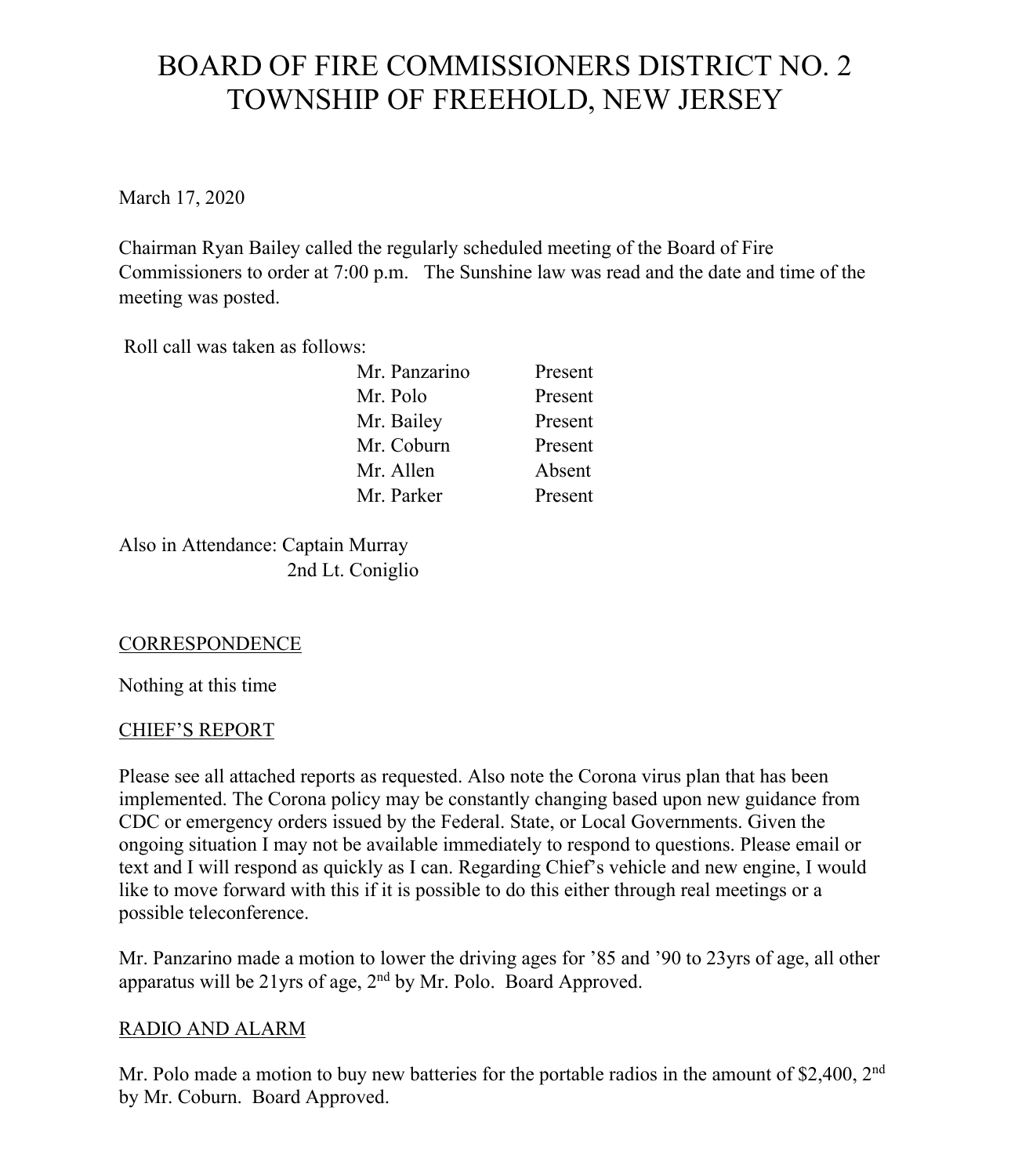## **BUILDINGS**

Nothing at this Time

#### INSURANCE

Mr. Panzarino spoke to Pete in regards to the Covid19 workers compensation, our members are covered under the sickness and accident rider.

## **MAINTENANCE**

Nothing at this time.

## OLD BUSINESS

Mr. Panzarino recommended that the Harassment and Discrimination policy needs to be reviewed every year by the members.

Spec writer Jeff Gaskin opened specs for new fire truck with Mr. Parker, one spec was returned being that it was received late, the deadline was March 17, 2020 at 4 pm. Spartin was the only spec received

## NEW BUSINESS

Fit Test machine, 2<sup>nd</sup> Lt. Coniglio will speak with Freehold First Aid and Freehold Fire Department about sharing the cost with Independent Fire Department or just sharing the cost amongst themselves.

## **TREASURER**

Check#

| 11221 | JCP&L                  | 866.51<br>\$ |
|-------|------------------------|--------------|
| 11222 | <b>NJNG</b>            | \$1,153.01   |
| 11223 | Optimum                | 584.33<br>\$ |
| 11224 | <b>Staples</b>         | 120.48<br>\$ |
| 11225 | Verizon Wireless       | 453.23<br>S  |
| 11226 | East Freehold Fire Co. | \$31,250.00  |
| 11227 | Dennis Polo            | \$2,500.00   |
| 11228 | <b>Ryan Bailey</b>     | \$2,000.00   |
| 11229 | Jeffrey Allen          | \$2,000.00   |
| 11230 | Pat Coburn             | \$2,000.00   |